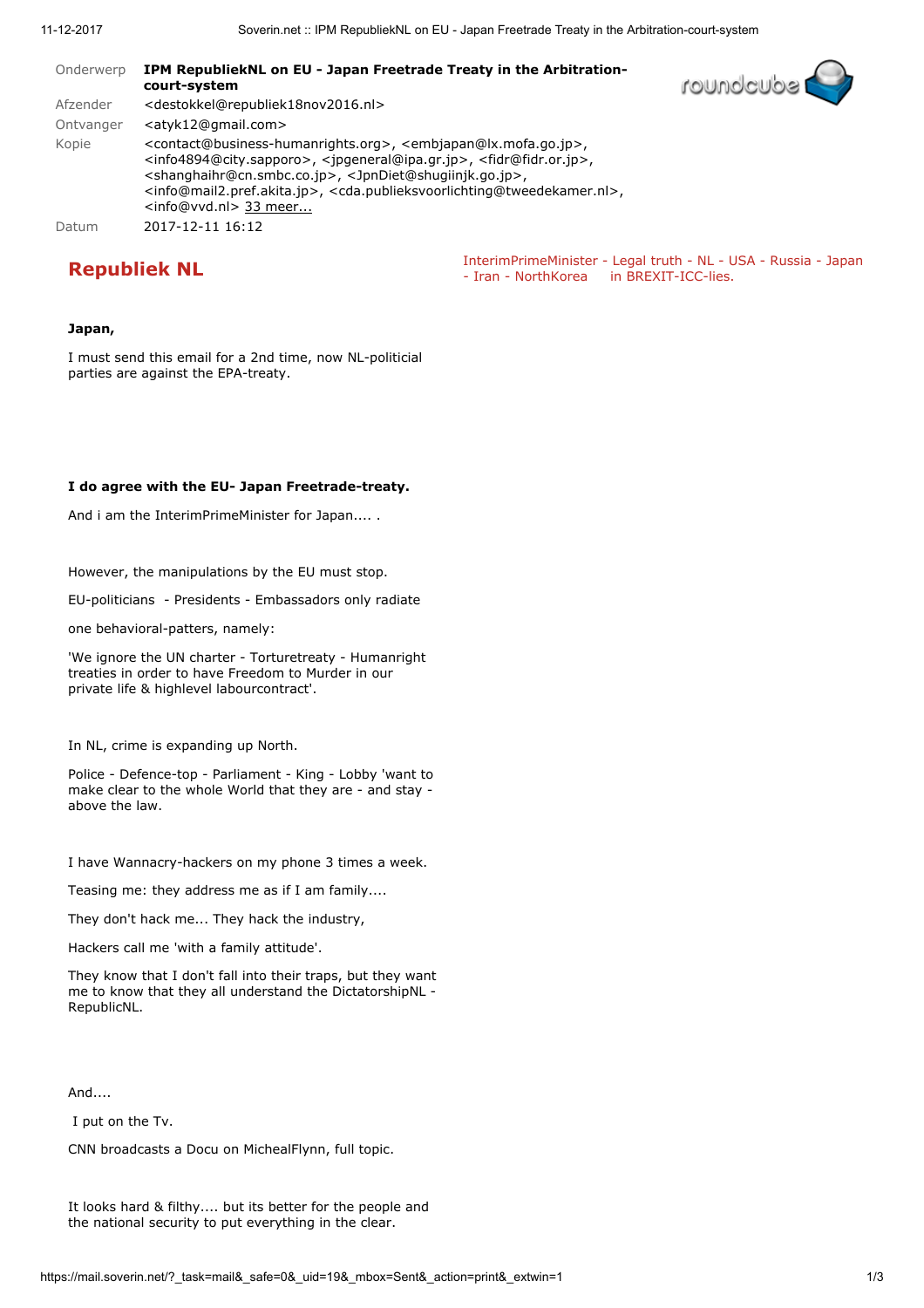In Holland, the same hel is moving in the Dirty Hidden Lobby = far more dangerous.... People live in agony and can't defend themselves.

President Abe must shut up.

The Japan-embassador in Thehague must be replaced with a person who residences in RepublicNL.

Theybring Japan in crime.

https://www.eu-japan.eu/information-request

 The EU-Future-proof-treaty must be officially acknowleged as a real treaty put into power via UNSG, by IPM DesireeStokkel.

BREXIt = history thanks to my EU - Future-prooftreaty... but TMay can't pronouns the words.

Which is stupid, now that is an ICClawcase against Blair-Cameron- TMay- Davis - Queen Elizabeth - Nato UK politicians.

## The EU-Japan Freetrade relationship must be anchored in the Arbitration-courtsystem, put into power by me via UNSG to.

Meaning: Every conflict that springs from EPA - Eu-Japan must be put on the desk of an Arbitration-courtjudge in Japan or EU-memberstate first.

Depending on the terrotory where the conflict runs.

The EU must re-anchor the EU-CourtofJustice and ECHR in the new EU-Arbitration-courtsystem.

This EU-court providesin an Appeal-procedure when the Arbitration-court-procedure on National Territory fails to stop the conflict.



DesireeStokkel InterimMinisterPresident NL, per18nov2016. Geregeld / Organized via UNSGguterres.

Rechtsgeldig bewijs op / Legally valid evidence on:

<http://www.desireestokkel-nl.net/>

<https://www.republiek-nederland-18nov2016.com/>

<https://www.criminelerechters-criminal-judges.com/>

https://mail.soverin.net/?\_task=mail&\_safe=0&\_uid=19&\_mbox=Sent&\_action=print&\_extwin=1 2/3